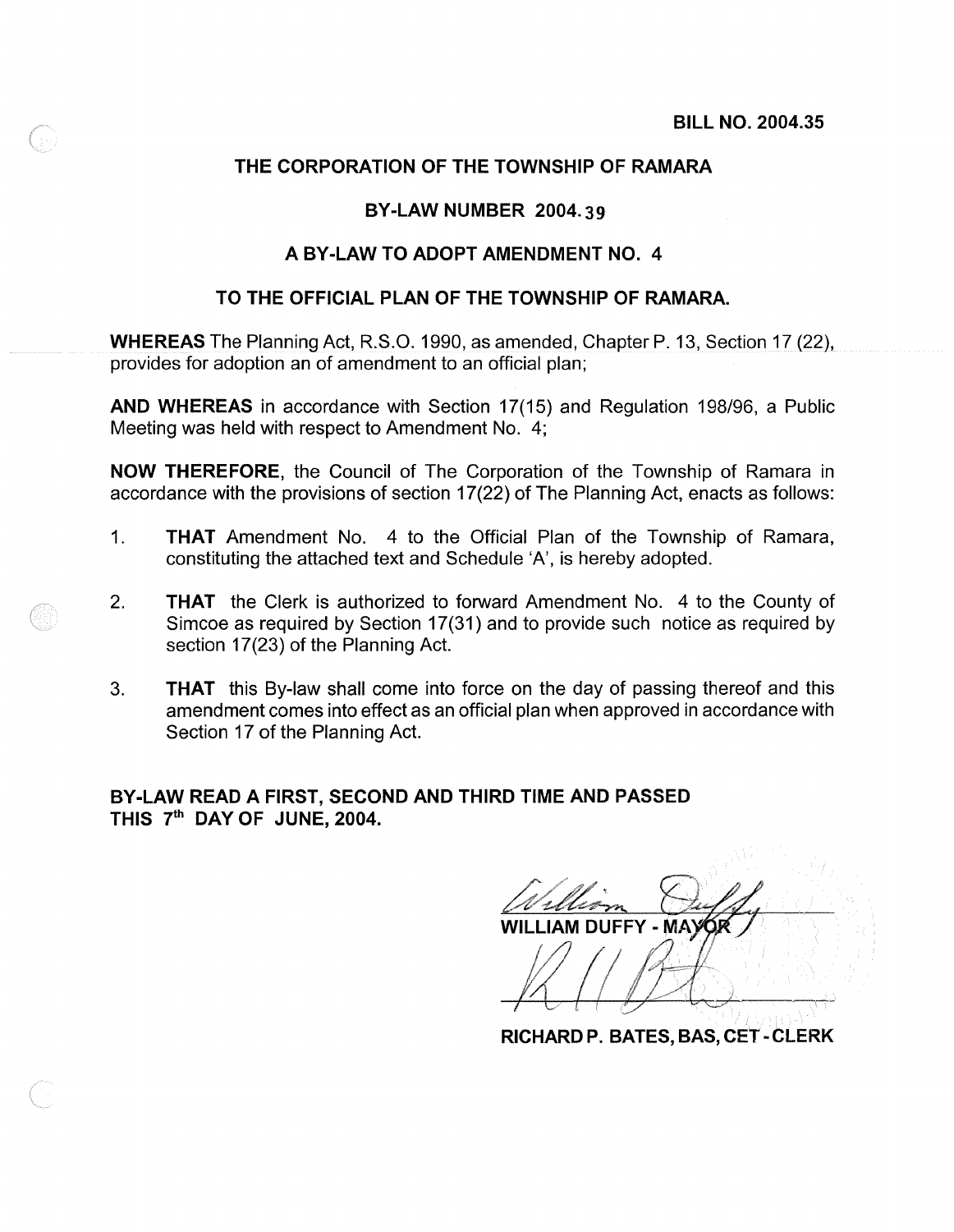# AMENDMENT NO. 4

# TO THE

# OFFICIAL PLAN

## OF THE

TOWNSHIP OF RAMARA

 $\mathbb{C}$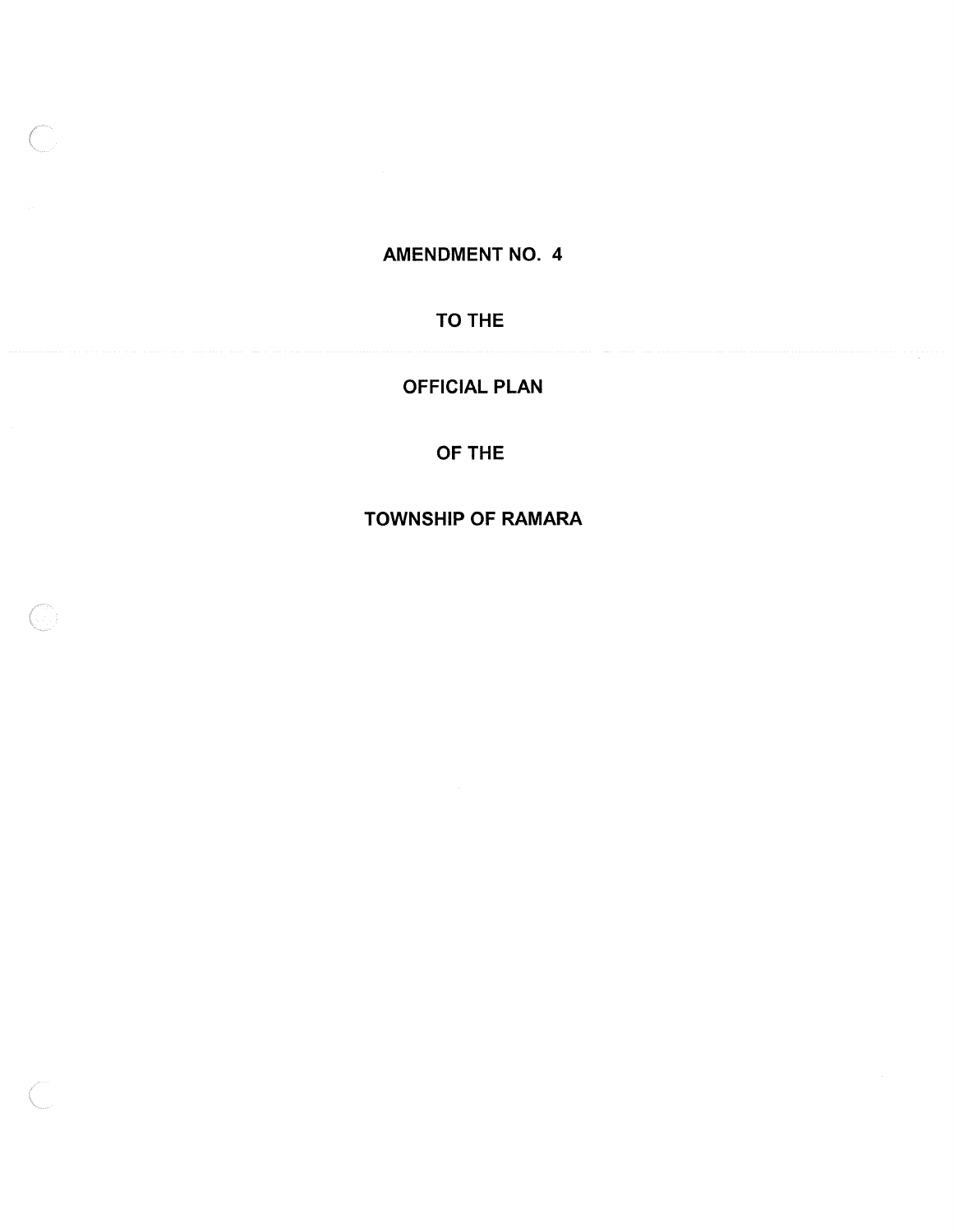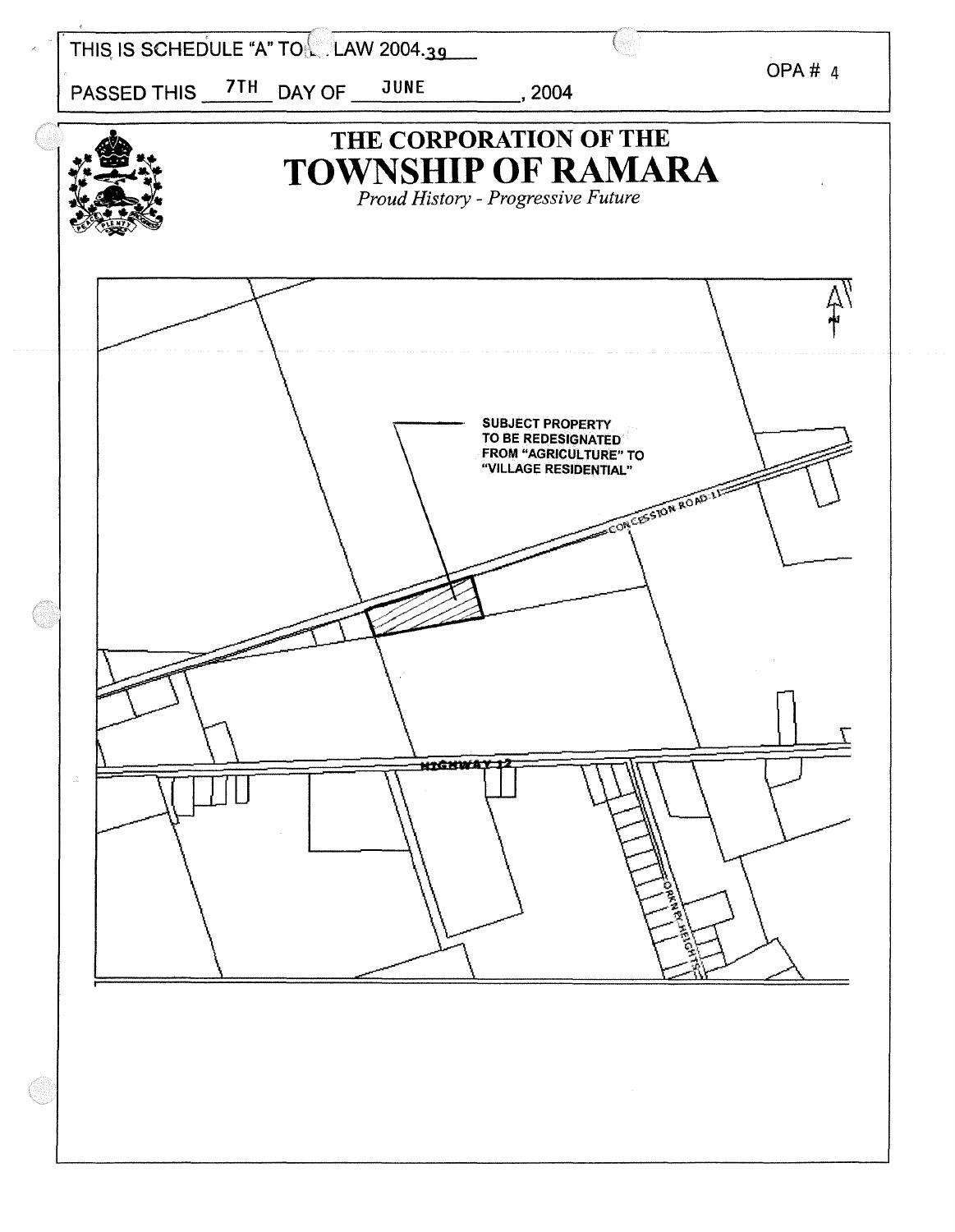## AMENDMENT NO. 4 TO THE OFFICIAL PLAN OF THE TOWNSHIP OF RAMARA

### PART A - THE PREAMBLE

### 1. Purpose of the Amendment

The purpose of Official Plan Amendment No. 4 is to change the land use designation shown on Schedule 'A' attached from "Agriculture" to "Village Residential" to permit the creation of 4 new residential development lots.

### 2. Location

This amendment is specific to lands located in Part of Lot 27, Concession 10 in the Township of Ramara (former Township of Mara) , with an area of approximately 1.31 hectares (3.24 acres). The subject land is located on the north side of Concession Road 11, approximately 1.0 kilometres east of Highway 12, as shown on Schedule "A" to the Official Plan.

#### 3. Basis

The Official Plan of the Township of Ramara currently designates the subject land "Agriculture". The owner of the subject property is proposing to create 4 residential development lots by consent. The proposed severances are not permitted in the "Agriculture" designation. The remainder of the lands will stay in the "Agriculture" designation.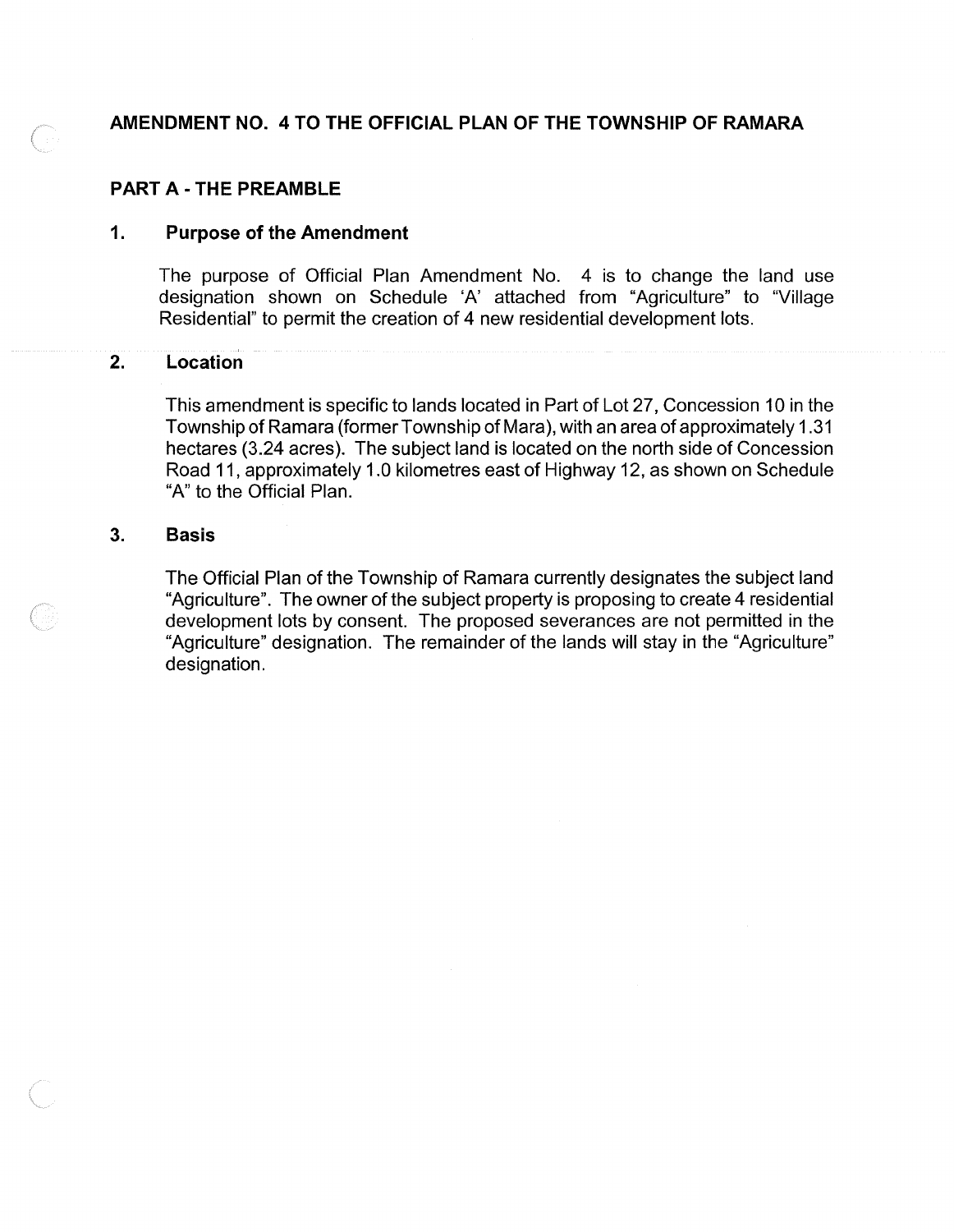### **PART B • THE AMENDMENT**

All of the Amendment entitled PART B - THE AMENDMENT consisting of the attached text and schedules constitutes Amendment No. 4 to the Official Plan of the Township of Ramara.

1. Schedule 'I - 1' entitled "Interim Secondary Plan Atherley-Uptergrove" of the Official Plan of the Township of Ramara is hereby amended by redesignating certain lands located in Part of Lot 27, Concession 10, in the Township of Ramara (the former Township of Mara) from "Agriculture" to "Village Residential" as shown on Schedule "A" attached hereto.

Amendment No.4 shall be implemented by means of a Zoning By-law passed pursuant to the provisions of Section 34 of The Planning Act.

The provisions of the Official Plan of the Township of Ramara, as amended from time to time, shall apply in regard to the interpretation of this amendment.